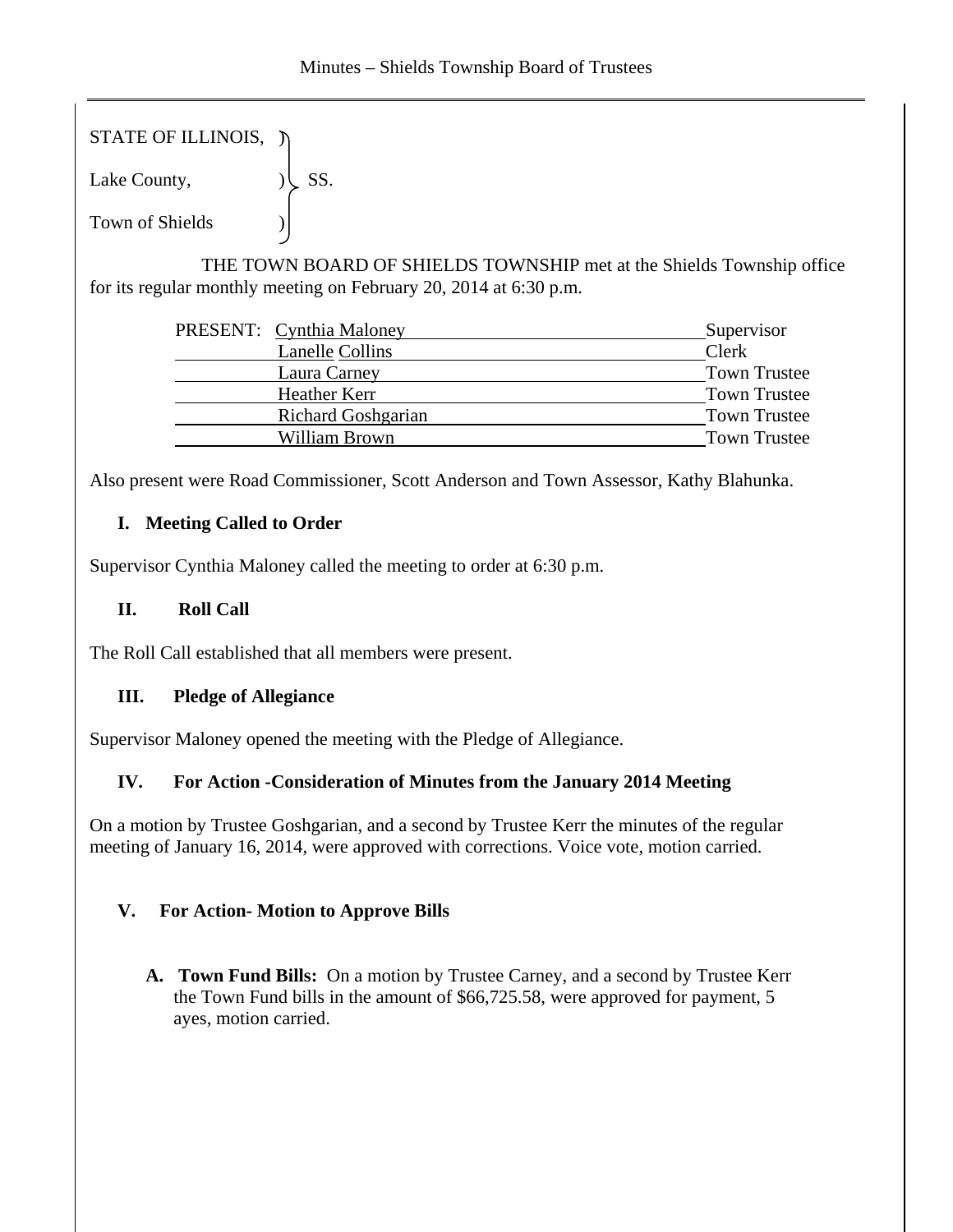#### **B. Road and Bridge Bills:**

On a motion by Trustee Goshgarian, and a second by Trustee Carney the bills were approved for payment in the amount of \$25,231.75, 5 ayes, motion carried.

#### **C. General Assistance Bill**

On a motion by Trustee Carney and second by Trustee Goshgarian the bills for General Assistance were approved for payment in the amount of \$1730.00, 5 ayes, motion carried.

#### **VI. Public Comment:**

#### **Janice Schnobrich – 766 Mawman**

During the budget discussion the subject of salaries and excessive increases for a 31 hour work week was witnessed. Upon further research it was noted that Shields Township employees are among the highest paid township staff who work a 35 – 40 hour week. The current board must address this issue and reduce employee cost.

The non-mandated food pantry services at the Shields Township Muir Avenue site is much more costly to maintain in time, location and personnel all at taxpayer expense rather than our services at North Chicago High School and Emmanuel Faith site.

Reduction in costs to the taxpayer, by eliminating or reforming non-mandated services, was a promise made to the voters during the election campaign. These are ways you can deliver on the promise.

Supervisor Maloney stated, the food pantry at Emmanuel Faith is not funded through Shields Township and no one is turned away for services. The reason data has not been presented is because the data has not been provided. The pantry is managed by the volunteers. The data will be provided upon receipt.

A full statement will be on file in the Clerk's Office.

## **VII. Old Business:**

**A. Discussion of ne Shields Township Personnel Manual** – The personnel manual has been assembled and is awaiting legal review. This matter will be tabled until the legal review and trustee review has been completed.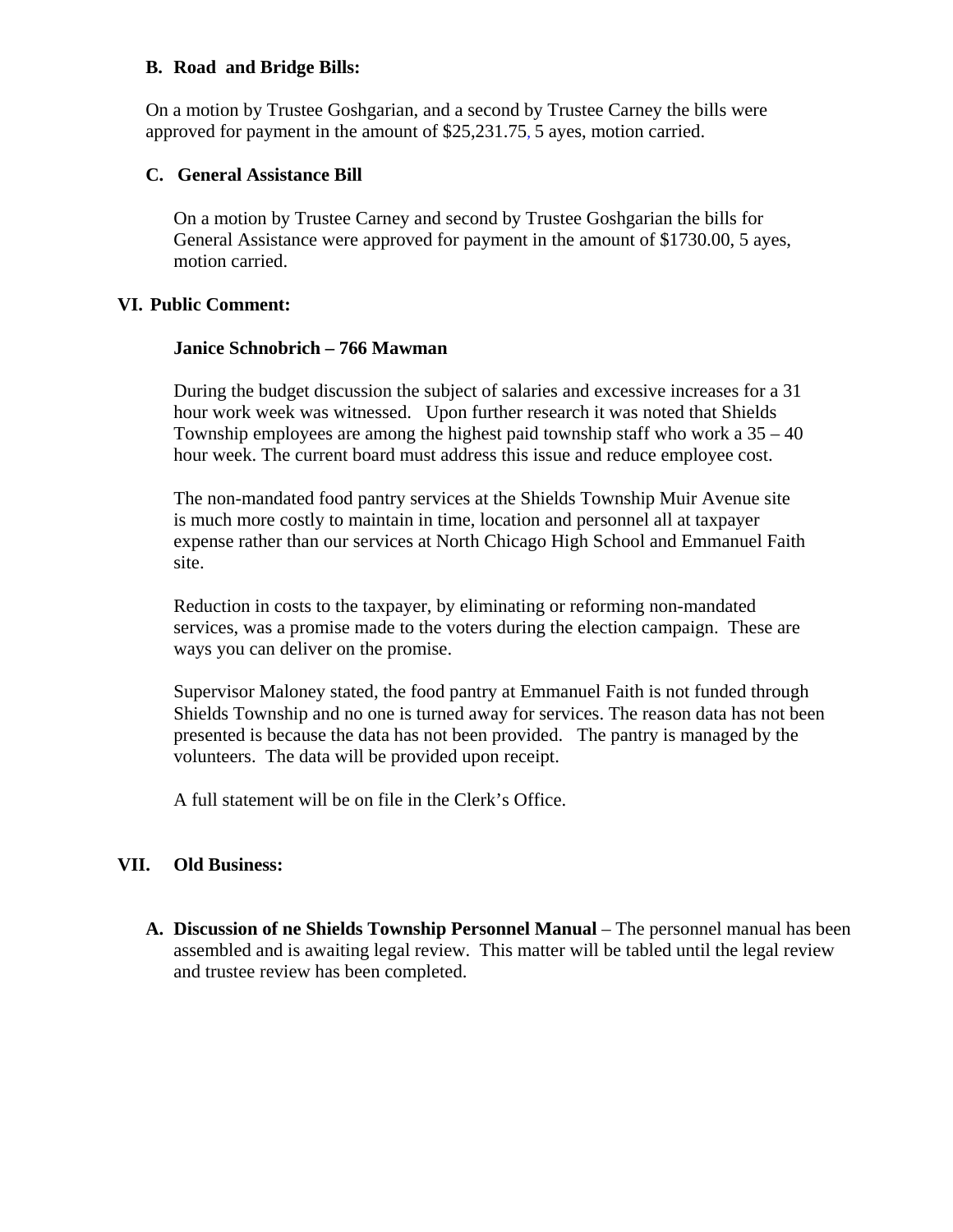## **A. Discussion and Adoption of Budget for FY 2014-2015**

- 1. Motioned by Trustee Brown and second by Trustee Goshgarian to approve the **Town Fund** budget in the amount of **\$461,699,** ayes, motion carried. Motioned resented by Trustee Goshgarian. Motioned by Trustee Goshgarian, and second by Trustee Brown to approve the amount of the town Fund in the amount of **\$808,881**, 5 ayes, motion carried.
- 2. Motion by Trustee Carney and second by Trustee Goshgarian to approve the **Road and Bridge** budget in the amount of **\$337,160,** 5 ayes, motion carried.
- **B.** Discussion of proposed PACE contract for a portion of transportation services for seniors and the disabled in Shields. -

Supervisor Maloney has been in discussion with various entities to work with Dial- a-Ride. The supervisor is looking for direction from the trustees to proceed with gaining more information from pace to provide shields with a proposal to vote on. Take money from the taxi service and put the money into Dial-a-Ride for Shields Township.

 Trustee Carney feels this is a county issue, and the townships should focus on the mandated services that we are supposed to handle. It was suggested that a referendum on transportation be considered on the matter. In addition, Trustee Carney suggested that a transportation meeting be held to discuss the cost and logistics of program.

Sandy Hart 455 Pine Court, serves on the County Board – Stated, the dollars are set aside to work with para-transit services. For the county to participate there has to be a program in place, and Shields does not have a program in place. The 80/20 grant was received from pace an Shields can receive the support, LCCST cannot apply for the grant and this will aid the process of the para-transit program.

Laura Melon Advocate for Lake County- Explained that coordination of all the groups would provide more services to our residents who are in need. Pace is able to coordinate the routes but need the cooperation of the township in order to transport residents through the Northwest district through all 6 townships that have joined the group.

William Brown, suggested that the data be researched and given to board for a vote a later date.

# **XI Township Reports:**

## **A. Trustees**

**Laura Carney** - Phoenix Rising did approve a part-time salary for Emmanuel Faith Bible Christian Center

## **B. Highway Commissioner – Scott Anderson**

Reported that due to weather conditions we are low on salt.